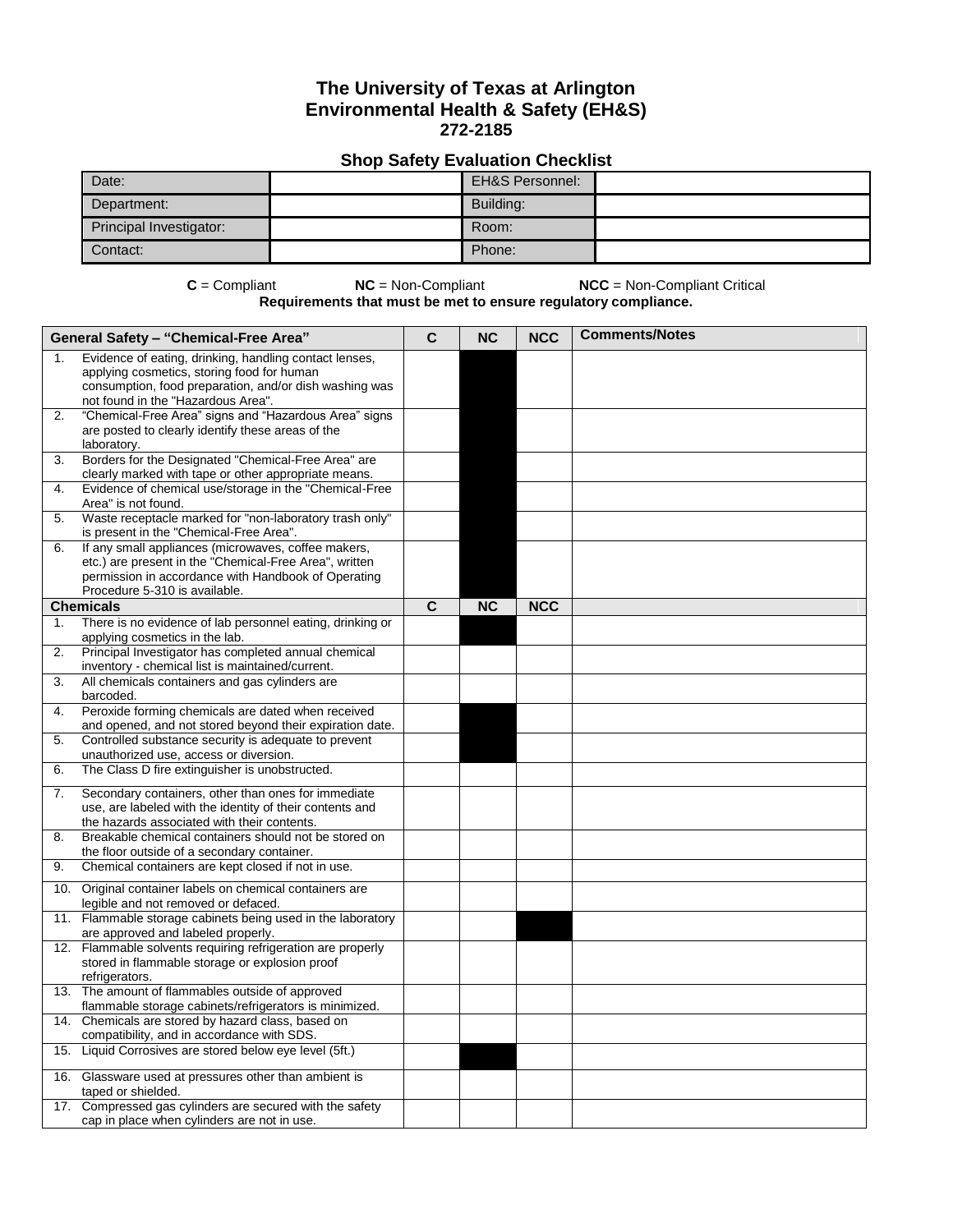|     | <b>Chemical Waste</b>                                                                                                         | C | <b>NC</b> | <b>NCC</b> | <b>Comments/Notes</b> |
|-----|-------------------------------------------------------------------------------------------------------------------------------|---|-----------|------------|-----------------------|
| 1.  | Chemical waste is located in the immediate vicinity of<br>generation and under supervision of the person who<br>generated it. |   |           |            |                       |
| 2.  | Each waste container has a properly filled out EH&S<br>waste tag attached.                                                    |   |           |            |                       |
| 3.  | Containers are clearly labeled with the words<br>"Hazardous Waste".                                                           |   |           |            |                       |
| 4.  | Original labels on containers used for waste are<br>defaced.                                                                  |   |           |            |                       |
| 5.  | Waste Containers are compatible with their contents.                                                                          |   |           |            |                       |
| 6.  | Waste Containers are closed unless actively receiving<br>waste.                                                               |   |           |            |                       |
| 7.  | Waste Containers are leak proof (no signs of leaks).                                                                          |   |           |            |                       |
| 8.  | Liquid waste containers are properly stored in secondary<br>containment.                                                      |   |           |            |                       |
| 9.  | Waste secondary containment is appropriate and in<br>good condition.                                                          |   |           |            |                       |
|     | 10. Waste is properly managed "no evidence of drain<br>disposal, waste found in regular trash, etc."                          |   |           |            |                       |
|     | 11. Waste containers are not in need of pickup.                                                                               |   |           |            |                       |
| 12. | Incompatible waste stored in separate secondary<br>containers, if leaking, the wastes could not react.                        |   |           |            |                       |
| 13. | Broken glassware is deposited into puncture resistant<br>containers and only broken glass is present.                         |   |           |            |                       |
|     |                                                                                                                               |   |           |            |                       |

| <b>Sharps</b>                                                              |  | <b>NC</b> | <b>NCC</b> | <b>Comments/Notes</b> |
|----------------------------------------------------------------------------|--|-----------|------------|-----------------------|
| Biological and non-biological sharps containers are<br>labeled properly.   |  |           |            |                       |
| There is no evidence of bent, re-capped, or clipped<br>2.<br>needles.      |  |           |            |                       |
| Sharp containers are not more than 34 full.<br>3.                          |  |           |            |                       |
| Requests for sharps removal are submitted to EH&S via<br>4.<br><b>CEMS</b> |  |           |            |                       |
|                                                                            |  |           |            |                       |

| <b>Personal Protective Equipment</b>                                                                                               | <b>NC</b> | <b>NCC</b> | <b>Comments/Notes</b> |
|------------------------------------------------------------------------------------------------------------------------------------|-----------|------------|-----------------------|
| The appropriate personal protective equipment (PPE) is<br>available in the laboratory.                                             |           |            |                       |
| Appropriate PPE is being worn by occupants (lab coat,<br>safety glasses, gloves. No open-toed shoes, sandals,<br>flip-flops, etc.) |           |            |                       |
| The appropriate personal protective equipment in good<br>condition and being stored properly.                                      |           |            |                       |

| <b>Engineering Controls</b>                                                                                                                           | <b>NC</b> | <b>NCC</b> | <b>Comments/Notes</b> |
|-------------------------------------------------------------------------------------------------------------------------------------------------------|-----------|------------|-----------------------|
| Emergency showers are unobstructed and easily<br>accessible.                                                                                          |           |            |                       |
| Eyewashes are unobstructed and easily accessible.                                                                                                     |           |            |                       |
| <b>Physical Hazards</b>                                                                                                                               | <b>NC</b> | <b>NCC</b> |                       |
| Belt driven vacuum pumps are protected with belt<br>quards, properly maintained and stored away from<br>flammable chemicals and combustible material. |           |            |                       |

|    | <b>Shop Area</b>                                                                                                                            | C | <b>NC</b> | <b>NCC</b> |  |
|----|---------------------------------------------------------------------------------------------------------------------------------------------|---|-----------|------------|--|
|    | LOTO procedures are being followed and LOTO records<br>are up to date.                                                                      |   |           |            |  |
| 2. | Every employee performing LOTO has a color coded lock<br>and tag.                                                                           |   |           |            |  |
| 3. | Confined Space entry procedures are being followed and<br>confined space entry records are up to date.                                      |   |           |            |  |
| 4. | Fall protection procedures are being followed and<br>monthly equipment inspection records are up to date?                                   |   |           |            |  |
| 5. | Powered Industrial Truck/Forklift daily inspections are<br>documented and up to date.                                                       |   |           |            |  |
| 6. | Indoor air quality issues (i.e. odors, standing water,<br>microbial growth, inadequate ventilation, excessive dust,<br>air pollutants etc.) |   |           |            |  |